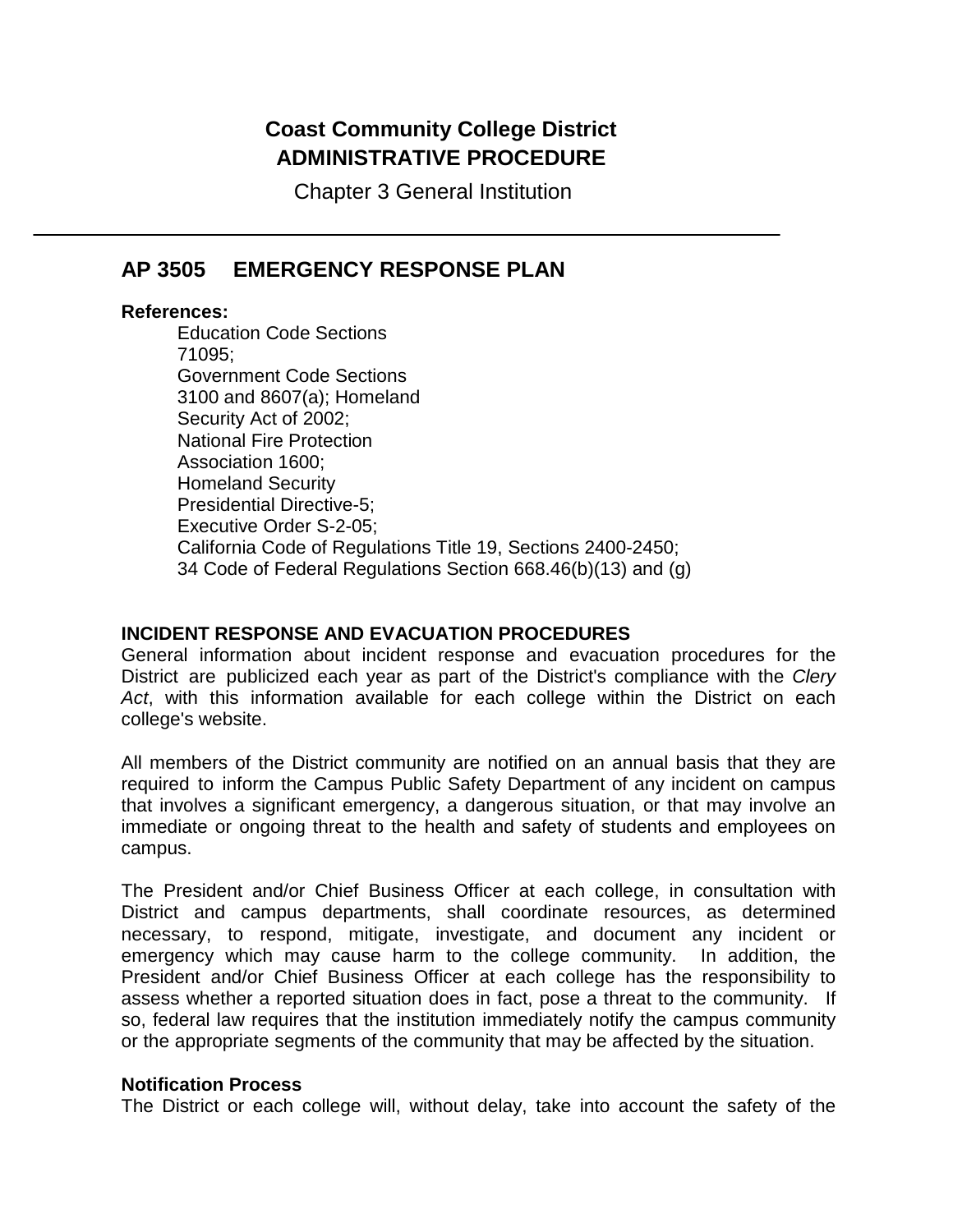community, determine the content of a notification message and initiate the notification system, unless issuing a notification will, in the judgment of the President and/or Chief Business Officer, adversely impact efforts to assist a victim or to contain, respond to, or otherwise mitigate the emergency.

Upon confirmation that an emergency or dangerous situation exists presenting an immediate threat to the health or safety of the college community, the President and/or Chief Business Officer will determine the content of a notification message to the campus community. The notification message will be transmitted by some or all of the systems described below to communicate the threat to the campus community or to the appropriate segment of the community, if the threat is limited to a particular building or segment of the population.

The District and each college have various systems in place for communicating information quickly. Some or all of these methods of communication may be activated in the event of an immediate threat to the campus community.

These methods of communication include:

- Network emails,
- Emergency text messages that can be sent to a telephone, cellular or Personal Digital Assistant
	- o Students can sign up for this service on the college web site, and employees through the Banner system
- Public address systems,
- Phone calling trees,
- District and college websites, and
- Emergency messages that scroll across computer screens when logged into the District or college computer system.

The District or its colleges will post updates during a critical incident on the District web site at their main website home page.

The District's Director of Public Affairs, Marketing and Government Relations will be responsible for the dissemination of emergency information to the larger community outside of the immediate incident.

### **TESTING OF INCIDENT RESPONSE AND EVACUATION PROCEDURES**

The District and its colleges shall conduct periodic evacuation drills, at least annually, coordinated by the college or District administration for all facilities on campus. Students learn the locations of the emergency exits in the buildings, and are provided guidance about the direction they should travel when exiting each facility for a shortterm building evacuation.

The District and each of its colleges do not establish strictly fixed locations for evacuation in advance, because those decisions are affected by time of day, location of the building being evacuated, the availability of the various designated emergency gathering locations on campus, and other factors such as the location and nature of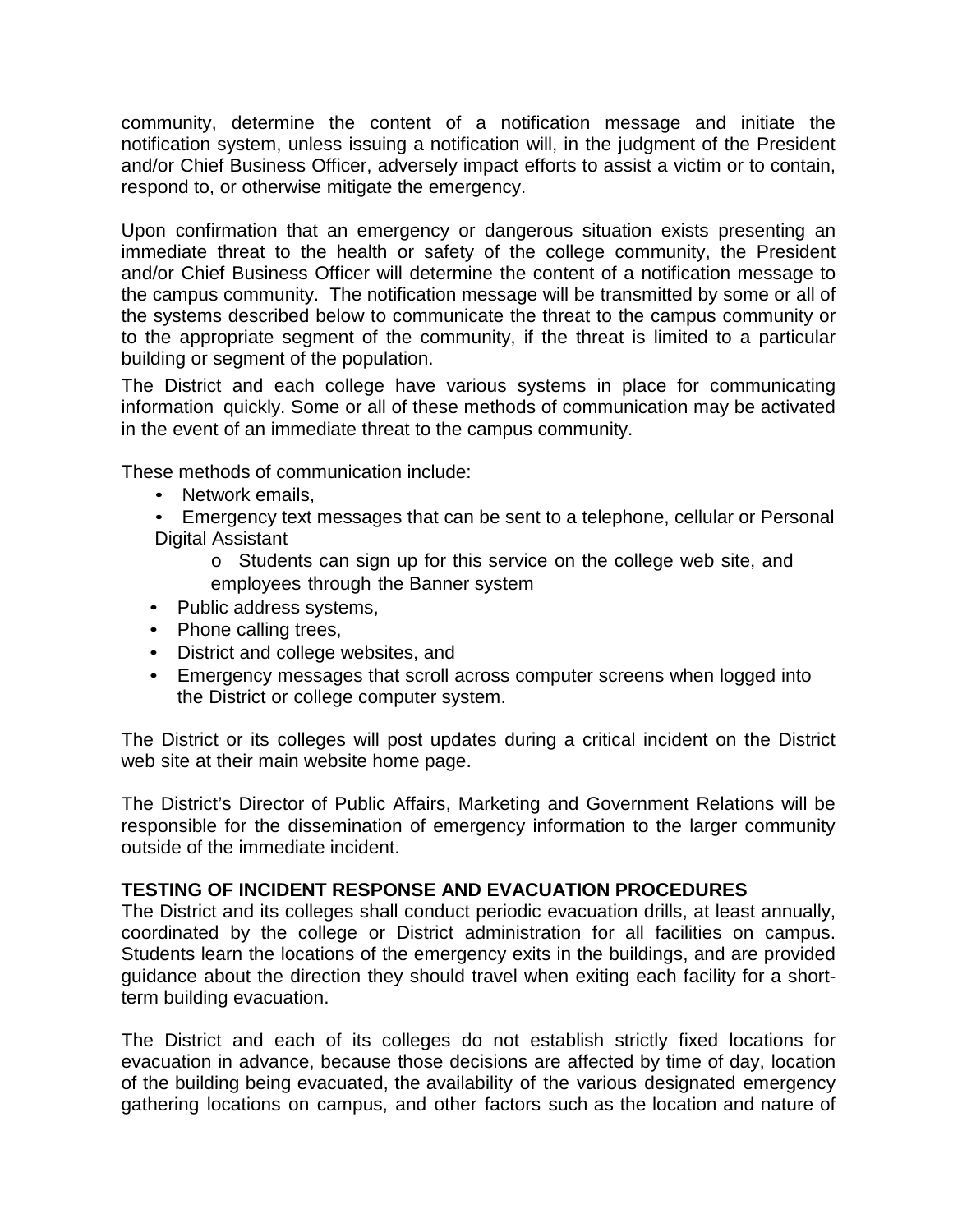the threat. The President and/or Chief Business Officer, or District/college staff on the scene will communicate information to students regarding the developing situation or any evacuation status changes.

Evacuation drills are monitored by the college and District administration to evaluate egress and behavioral patterns. Departments are expected to prepare reports identifying deficient equipment so that repairs can be made immediately. Recommendations for improvements are also submitted to the appropriate departments and offices for consideration. The District conducts periodic announced drills and exercises each year and conducts follow-through activities designed for assessment and evaluation of emergency plans and capabilities.

District and college emergency preparedness staff coordinate announced evacuation drills to test the emergency response and evacuation procedures, and to assess and evaluate the emergency evacuation plans and capabilities. For each test conducted, the President and/or Chief Business Officer will document a description of the exercise, and the date and time of the exercise. The District will publish a summary of its emergency response and evacuation procedures in conjunction with at least one drill or exercise each calendar year.

## **DISTRICT EMERGENCY RESPONSE PLAN**

The District's Emergency Response Plan is the planned response to all hazards on or affecting the District, its colleges, or the surrounding community. The Plan will be activated by the Chancellor, the applicable President, or his/her delegated representative. The Emergency Response Plan details actions and responsibilities for all employees of the District, and of each college, including those on the Emergency Operations Center (EOC) staff.

### **EMPLOYEE RESPONSIBILITY**

Government Code Sections 3100-3101 state that all employees of the District are declared civil defense workers during emergencies, subject to such defense activities as may be assigned to them. Federal and state regulations further state that employees of the District must be trained and qualified in specified Federal Emergency Management Agency (FEMA) courses depending on an employee's emergency response responsibilities.

## **EMERGENCY OPERATIONS CENTER (EOC)**

The Emergency Operations Center (EOC) will be activated during emergency situations, as necessary. The Chancellor or his/her designated representative will activate the EOC. The EOC may be staffed by one or more key administrators depending on the situation and response. The EOC staff will direct the District's response to the emergency situation, coordination with outside agencies and requests for outside support. The EOC staff will be aided in their duties by Building Evacuation Leaders (BELs) that are trained response personnel.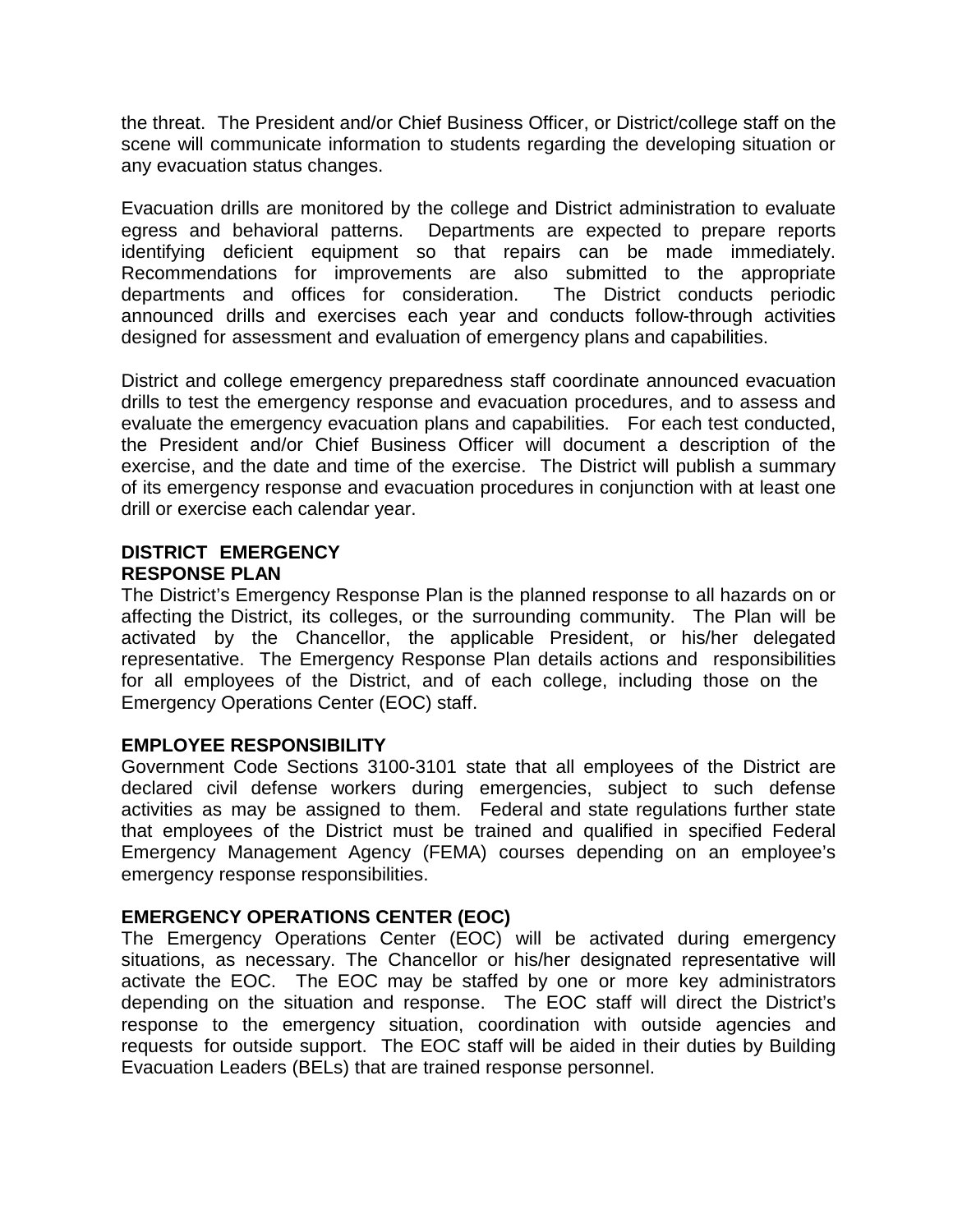The EOC is composed of key administrators, record keepers, and the individual who is responsible for overall Administration of the EOC. The EOC shall:

- Declare a major emergency in the event of earthquake, explosion, flood, etc.
- Assess the overall disaster based on reports from area managers
- Initiate the emergency notification chain (call back of employees)
- Mobilize any additional staff to heavily damaged areas
- Determine the "All-Clear" when the disaster is over

## **DISTRICT AND COLLEGE EMERGENCY PREPAREDNESS**

The District's preparedness is based on pre-staged supplies, training, and awareness, emergency drills, and support agreements with civil and private agencies. All employees of the District will receive training in responding to and managing emergency situations according to federal and state laws and regulations. The most effective response to an emergency situation is institutional preparedness.

## **EMERGENCY OPERATIONS CHAIN OF COMMAND**

A flow chart of the District EOC, and of each college's emergency response chain of command, is attached to this procedure for reference.

## **EMERGENCY ASSEMBLY AREAS**

Designated Emergency Assembly Areas will be listed in the published Plan. Additionally, signs designating the Assembly Areas will be posted. Assembly areas will be subject to change during periods of construction or other activity that limits ingress and egress.

## **INSTRUCTORS: RESPONSIBLITIES**

- 1. Coordinate evacuation from classroom if necessary.
- 2. Assist disabled individuals out of buildings without use of elevators.
- 3. Assess overall situation in classroom and report this information.
- 4. Initiate first aid if qualified individual is available.
- 5. Report when students are safe to move to an emergency assembly point or command post.
- 6. Assist area managers and/or emergency personnel as necessary.
- 7. Provide special assistance to any disabled individual in the area.

8. Report any casualties, structural damage, and hazardous material spills and status of students.

## **OTHER EMPLOYEES: RESPONSIBILITIES**

1. Follow emergency response personnel instructions.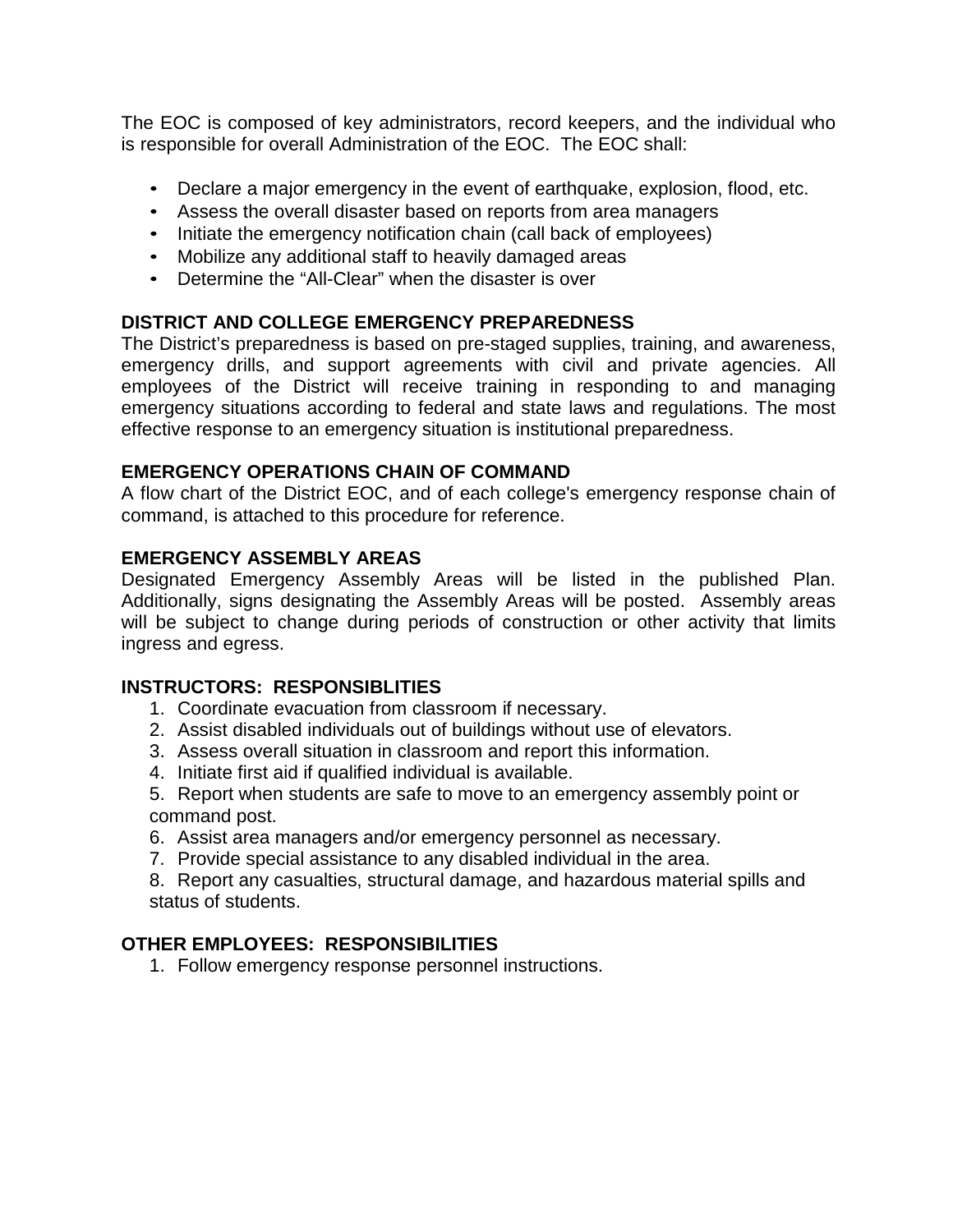- 2. Evacuate area if necessary.
- 3. Assess immediate problems if possible.
- 4. Report to area assembly point when safe.
- 5. Assist area manager, as needed
- 6. Performing first aid (if qualified)
- 7. Serving as a communication runner, etc.
- 8. Conducting record keeping and note taking

Remember, in the event of a major disaster, *every* community college employee automatically becomes a civil defense worker under Government Code Sections 3100-3101.

## **EARTHQUAKE: RESPONSIBILITIES IN CASE OF EARTHQUAKE Earthquake**

### **Survival Instructions**

During the earthquake:

- Keep calm—do not run or panic.
- Remain where you are indoors or outdoors.
- If indoors, stay indoors. Take cover under desk, table, or bench or in doorways, halls, or against inside walls. Stay away from glass windows or sky lights. Do not use elevators. Do not run outdoors! You may be hit by falling debris or live electrical wires. Be aware that furniture moves in an earthquake.
- If outdoors, get away from buildings. Go to clear areas and stay away from walls, utility poles, and downed wires that could cause serious injury or death.
- Do not run through or outside buildings. The greatest point of danger is just outside doorways and close to outer walls.
- Protect yourself FIRST, then after shaking stops protect and/or help others.

After the earthquake

- If qualified, give first aid to anyone who is injured. If not, assure that first aid is given by qualified person.
- Wear shoes (flat heeled, preferable) in areas near fallen debris and broken glass.
- Clean up debris, glass, and spilled medicines as well as any flammable liquids, bleaches, and gasoline.
- Restrict phone use to emergencies only.
- Be prepared for aftershocks. These are usually smaller than the main quake, but some may be large enough to do additional damage to structures weakened during the main shock.

## **EXPLOSIONS: RESPONSIBILITIES IN CASE OF EXPLOSION**

In the event of an explosion in the building, employees should: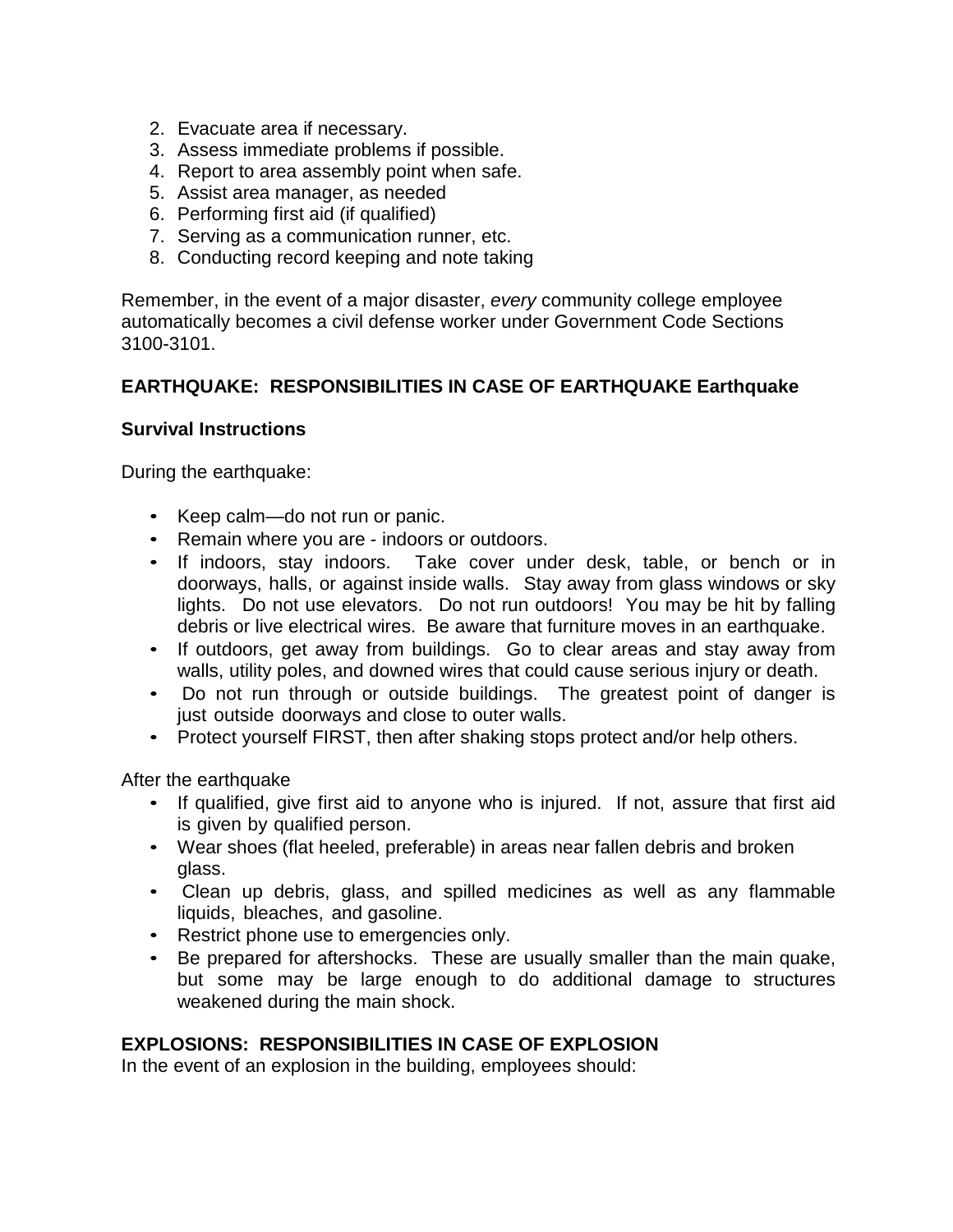- Take cover under tables, desks, or other such objects that will give protection against flying glass and debris.
- Set off fire alarm. Stay at the fire alarm, if safe to do so.
- Telephone local police and fire department by dialing 911. Contact the Campus Public Safety Department.
- After the affects of the explosion have subsided, determine if evacuations are necessary.
- If evacuation is necessary, exit building as directed. Seek out any disabled persons and provide assistance. Assign blind students a guide. Assist wheelchair students or assign them a guide to get them to lobby near elevator.
- Upon leaving the building, proceed to designated emergency assembly areas and await further instructions.

## **FIRE: RESPONSIBILITIES IN CASE OF FIRE.**

- Use fire alarm box and stay at the box until emergency personnel arrive if fire is too large to fight.
- Call the local fire department by dialing 911, and contact your Campus Public Safety Department.
- If fire can be easily extinguished, attempt to safely do so after notification is made.
- Seek out and assist disabled persons in the area.
- Evacuate the building if necessary, closing fire doors.
- If evacuated, proceed to designated emergency area for further instructions. Be prepared to account for all persons in your class under your control.

## **BUILDING AND AREA EVACUATIONS**

The purpose of any evacuation will be to empty a building or area of all occupants as quickly and safely as possible.

- **Building Evacuation:** In most cases that require the evacuation of only one building (fire, explosion, bomb threat), occupants should proceed to a clear or safe area near the evacuated building as shown on emergency evacuation route posted in classrooms.
- **General Evacuation:** When orders are given to evacuate a building (such as after an earthquake or major disaster), occupants should proceed to the main evacuation assembly area designated by the District or college.
- Key administrators or other emergency personnel will be available to direct evacuees to clear or safe areas.
- Evacuation of disabled persons will be given the highest priority. They should be evacuated by the most expeditious and safe means available. Turn lights on and off to alert hard of hearing to the emergency. Assign a guide to blind students. Carry pencil and paper to write messages, if necessary.
- Wheelchair students should be assisted to area near elevator if working. If not working, make arrangements to carry them down.
- When evacuating building, occupants should walk, remain quiet, grasp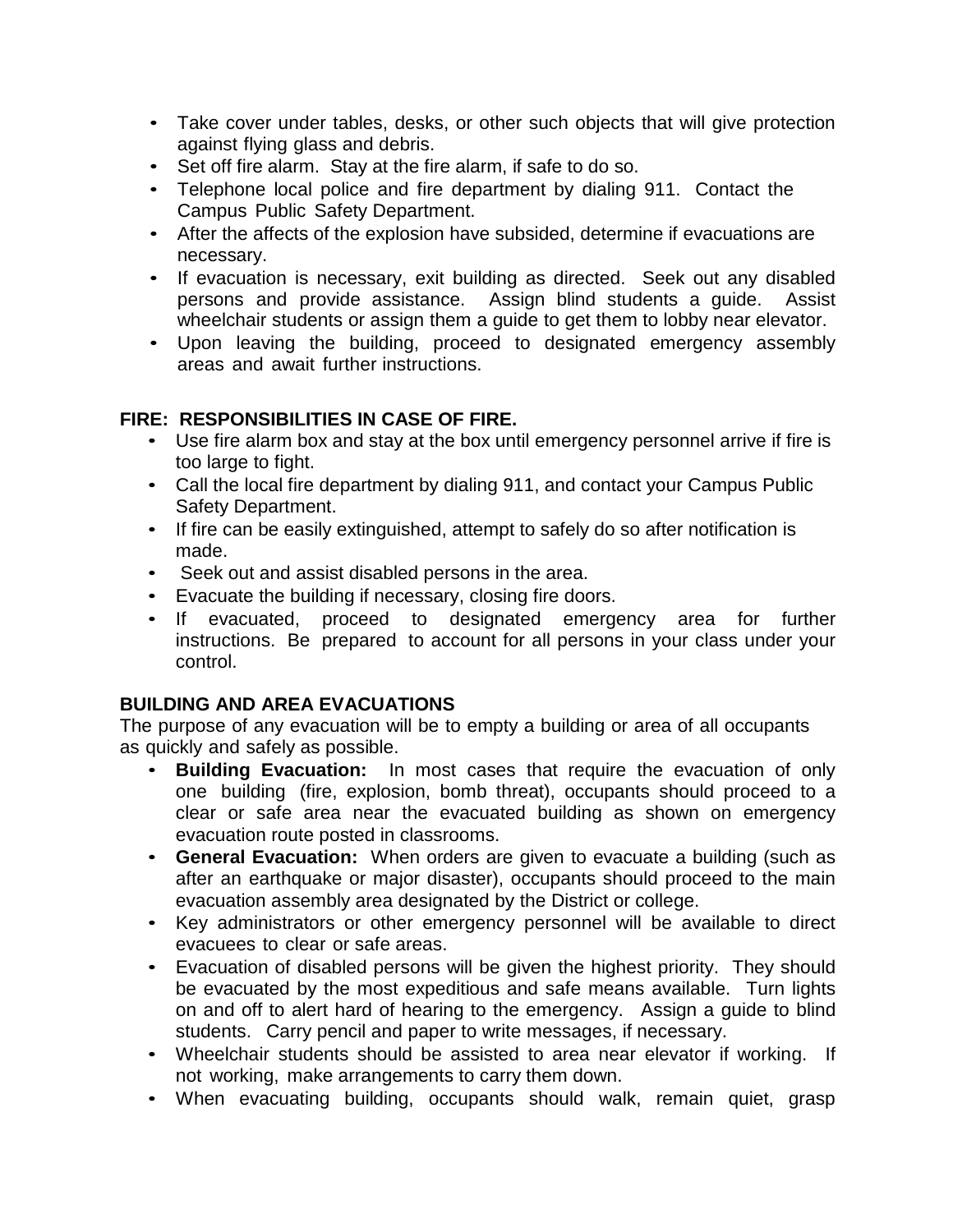handrails, and follow all other emergency instructions.

- Occupants will gather in the emergency assembly area and await further instructions.
- Do not re-enter the building until instructed to do so by Command Post or fire department personnel.

### **BOMB THREATS: RESPONSIBILITIES IN CASE OF BOMB THREATS**

Employees receiving a bomb threat or discovering a bomb or similar device should immediately notify the local police department by dialing 911, and then contact the Campus Public Safety Department.

- If a bomb threat is received by phone, ask:
	- o When is the bomb going to explode?
	- o Where is the bomb right now?
	- o What kind of bomb is it?
	- o What does it look like?
	- o Why did you place the bomb?
- Keep the caller on the phone as long as possible. Record the following information for emergency personnel:
	- o Time of call
	- o Date of call
	- o Exact words of person
	- o Sex, age
	- o Speech pattern
	- o Background noises
- If a bomb threat is received by mail, employees should:
	- o Not handle the envelope or package
	- o Leave the immediate area
	- o Notify the local Police Department by dialing 911, and then contact the Campus Public Safety Department. Prevent anyone from entering the area or from handling the written note.
- If a suspicious object is discovered, the employee should:
	- o Not attempt to touch or move the object or use any radio equipment.
	- o Evacuate immediate area only.
	- o Notify the local police department by dialing 911, contact the Campus Public Safety Department, and await further instructions from operator.

#### **CHEMICAL SPILL: RESPONSIBILITIES IN CASE OF CHEMICAL SPILL**

• Any campus spillage of a dangerous chemical shall be **reported immediately** to the local Fire Department by dialing 911. Also contact District Risk Services/Environmental Health & Safety (EHS) by calling extension 84800 or 84731. When reporting, be specific about the nature of the involved material and the campus location. The fire department and/or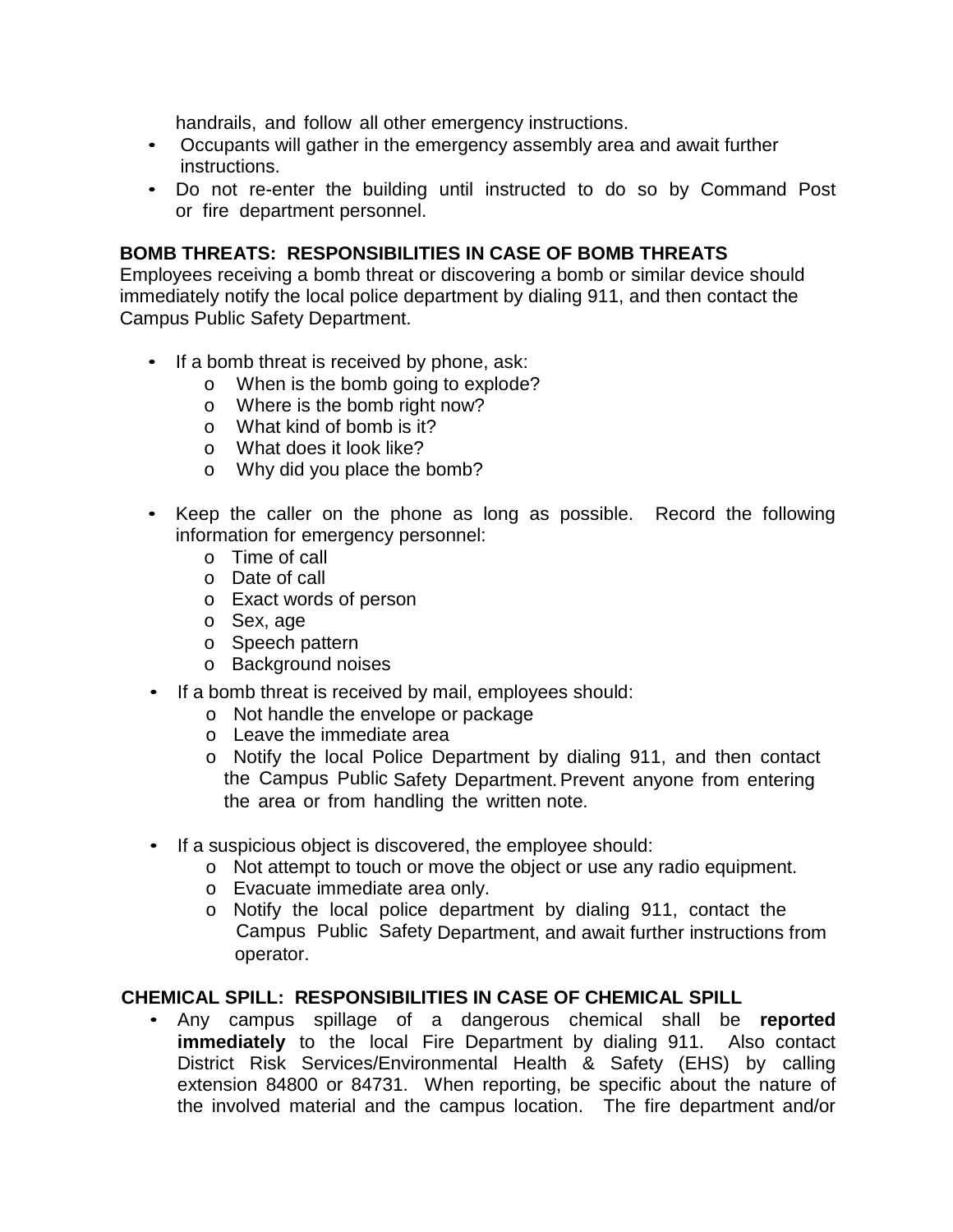Risk Services/EHS will contact the necessary specialized authorities and medical personnel.

• Immediately vacate the affected area and close it off to prevent further contamination of others.

- Anyone who may be contaminated because they were in the immediate area affected by the spill is to avoid contact with others as much as possible. Remain in the vicinity, and give their names to the fire department and/or the Campus Public Safety Department, and District Risk Services personnel. Required first aid and clean up by specialized authorities should be initiated at once.
- Because of the danger involved, or if directed to do so by the fire department or district/campus first responders, activate the building fire alarm system and follow the remaining steps.
- Evacuate the building by quickly walking to the nearest exit, alerting people as you go. Leave the elevators for disabled persons and assist them as necessary.
- Direct any disabled persons to the elevator areas when they are located on floors above or below ground level until further direction is received from District personnel. Assist disabled individuals in exiting the building on ground level floors.
- Flash the lights on and off to alert deaf or hard-of-hearing students. Write notes to explain what is happening. Assign a guide for blind students. Assign an assistant for wheelchair students.
- Once outside, move to a clear area at least 100 feet away from the affected building. If fumes are present, move cross wind, not upwind. Keep the walkways clear for emergency vehicles.
- To the best of your ability and without re-entering the building, assist fire department and/or District or college first responders to determine that everyone has been evacuated safely.
- An emergency command post will be established pursuant to established protocols. Keep clear of the command post unless there is important information to report.
- Do not return to a building until told to do so or until it is announced that all is clear.

## **REPORTING OTHER EMERGENCIES**

- The quickest and easiest way to obtain assistance for any type of emergency not specifically covered by these procedures is to phone the local police and/or fire department by dialing 911. After this call, contact the Campus Public Safety Department and report the emergency.
- When calling, stay calm, and carefully explain the problem and location of the emergency.
- After calling for local police and/or fire department assistance, and the Campus Public Safety Department, notify the dean or immediate supervisor of the emergency and take the appropriate action warranted by the situation.
- If a sign language interpreter is needed to facilitate communication between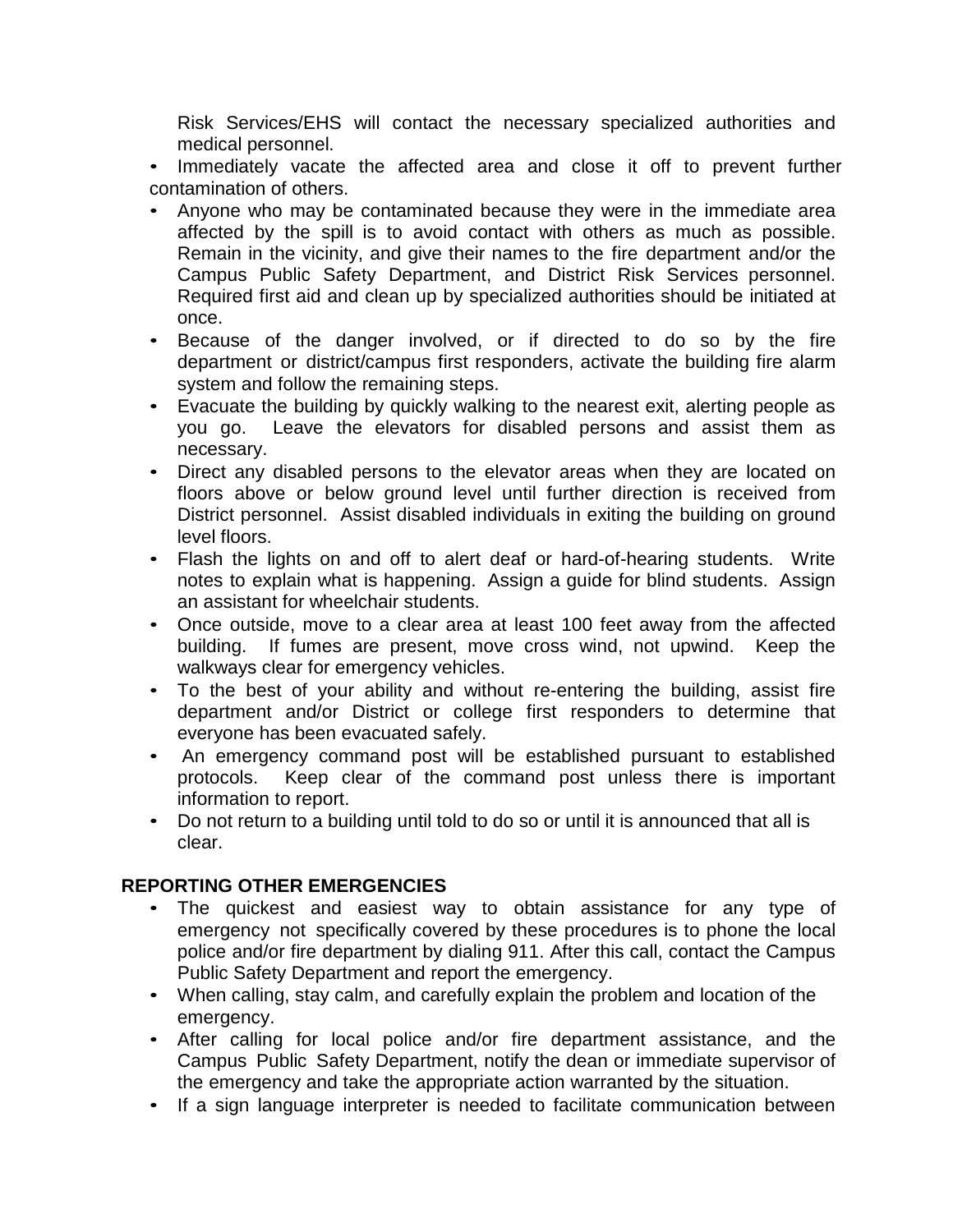off-campus hospital personnel and an injured deaf person, arrangements can be made by calling COMMEND -Communication Medical Emergency Network for the deaf at 1-800-422-7444 or LIFESIGNS at 1-800-633-8883 v/tdd.

### **TELEPHONE NUMBERS FOR INCIDENT RESPONSE SUPPORT**

AMERICAN RED CROSS (Orange County Chapter): 714-481-5300

CAMPUS PUBLIC SAFETY/SECURITY:

|                                                                     | <b>District Site:</b>                           | 714-432-5017 (or) Ext. 25017               |  |  |  |
|---------------------------------------------------------------------|-------------------------------------------------|--------------------------------------------|--|--|--|
|                                                                     | Orange Coast College:                           | 714-432-5017 (or) Ext. 25017               |  |  |  |
|                                                                     | <b>Golden West College:</b>                     | 714-895-8924 (or) Ext. 58924               |  |  |  |
|                                                                     | <b>Coastline Community College:</b>             | 714-241-6360 (or) Ext. 16360               |  |  |  |
| <b>DISTRICT RISK SERVICES</b><br><b>ENVIRONMENTAL HEALTH/</b>       |                                                 | 714-438-4800 (or) Ext. 84800               |  |  |  |
| <b>SAFETY</b>                                                       |                                                 | 714-438-4731 (or) Ext. 84731               |  |  |  |
| <b>FBI</b>                                                          | (Long Beach, CA):                               | 562-432-6951                               |  |  |  |
|                                                                     | (Los Angeles, CA):                              | 310-477-6565                               |  |  |  |
| FIRE/POLICE/MEDICAL EMERGENCY 911                                   |                                                 |                                            |  |  |  |
|                                                                     | <b>HEALTH SERVICES (on campus):</b>             |                                            |  |  |  |
|                                                                     | Orange Coast College:                           | 714-432-5808                               |  |  |  |
|                                                                     | <b>Golden West College:</b>                     | 714-895-8379                               |  |  |  |
| THE GAS COMPANY:                                                    |                                                 | 800-427-2200                               |  |  |  |
| <b>POISON CONTROL CENTER:</b><br>(California Poison Control System) |                                                 | 800-222-1222                               |  |  |  |
| THE ELECTRIC COMPANY:                                               |                                                 | 800-655-4555 (power outage - 800-611-1911) |  |  |  |
| POLICE/LOCAL LAW ENFORCEMENT:                                       |                                                 |                                            |  |  |  |
|                                                                     | <b>Emergency Situations:</b>                    | 911                                        |  |  |  |
| Costa Mesa Police Department:                                       |                                                 | 714-754-5252                               |  |  |  |
|                                                                     | Fountain Valley Police Department: 714-593-4485 |                                            |  |  |  |
|                                                                     | Huntington Beach Police Department:             | 714-960-8843                               |  |  |  |
|                                                                     | Newport Beach Police Department:                | 949-644-3681                               |  |  |  |
| <b>Westminster Police Department:</b>                               |                                                 | 714-898-3315                               |  |  |  |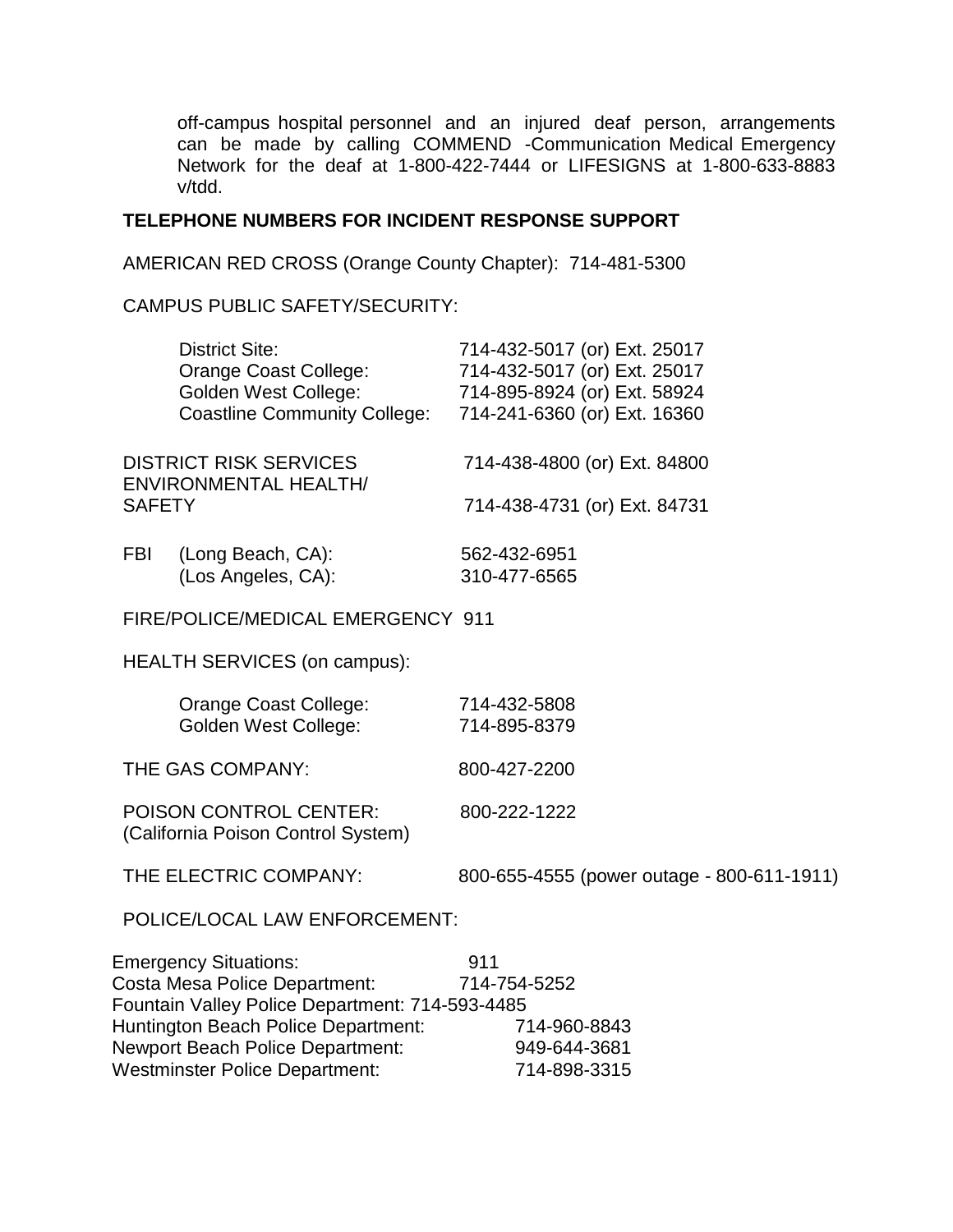## LOCAL HOSPITALS

Hoag Hospital (Newport Beach): 949-764-4624 Fountain Valley Regional Hospital: 714-966-7200 Huntington Beach Hospital: 714-843-5000 Coastline Community College - Memorial Prompt Care locations: Huntington Beach (Adams St.): 714-378-0900 Huntington Beach (Beach Blvd.): 714-848-0080 Westminster Site: 714-891-9008

### **Additional Resources/Information**

**Federal Emergency Management Agency** www.fema.gov

**Red Cross** www.redcross.org

## **The Office of Homeland Security**

www.whitehouse.gov/homeland/

### **A Guide to Citizen Preparedness**

Are You Ready: A Guide to Citizen Preparedness brings together facts on disaster survival techniques, disaster-specific information, and how to prepare for and respond to both natural and human disasters. www.fema.gov/areyouready/

### **DisasterHelp**

The DisasterHelp website is an initiative of the federal government is aimed at greatly enhancing disaster management on an inter-agency and inter-governmental basis. www.disasterhelp.gov

Ratified December 2, 2013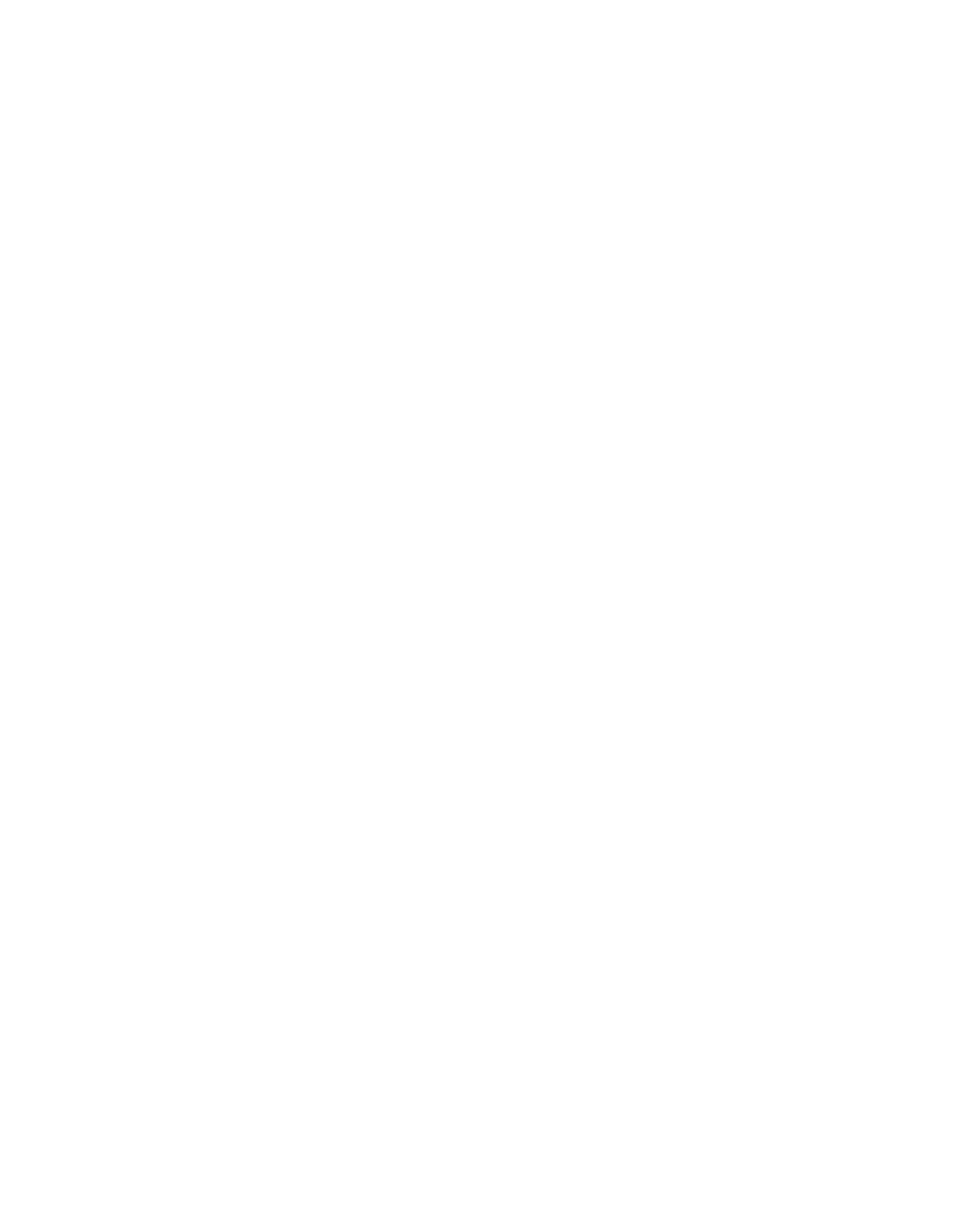# District Office Emergency Operation Center

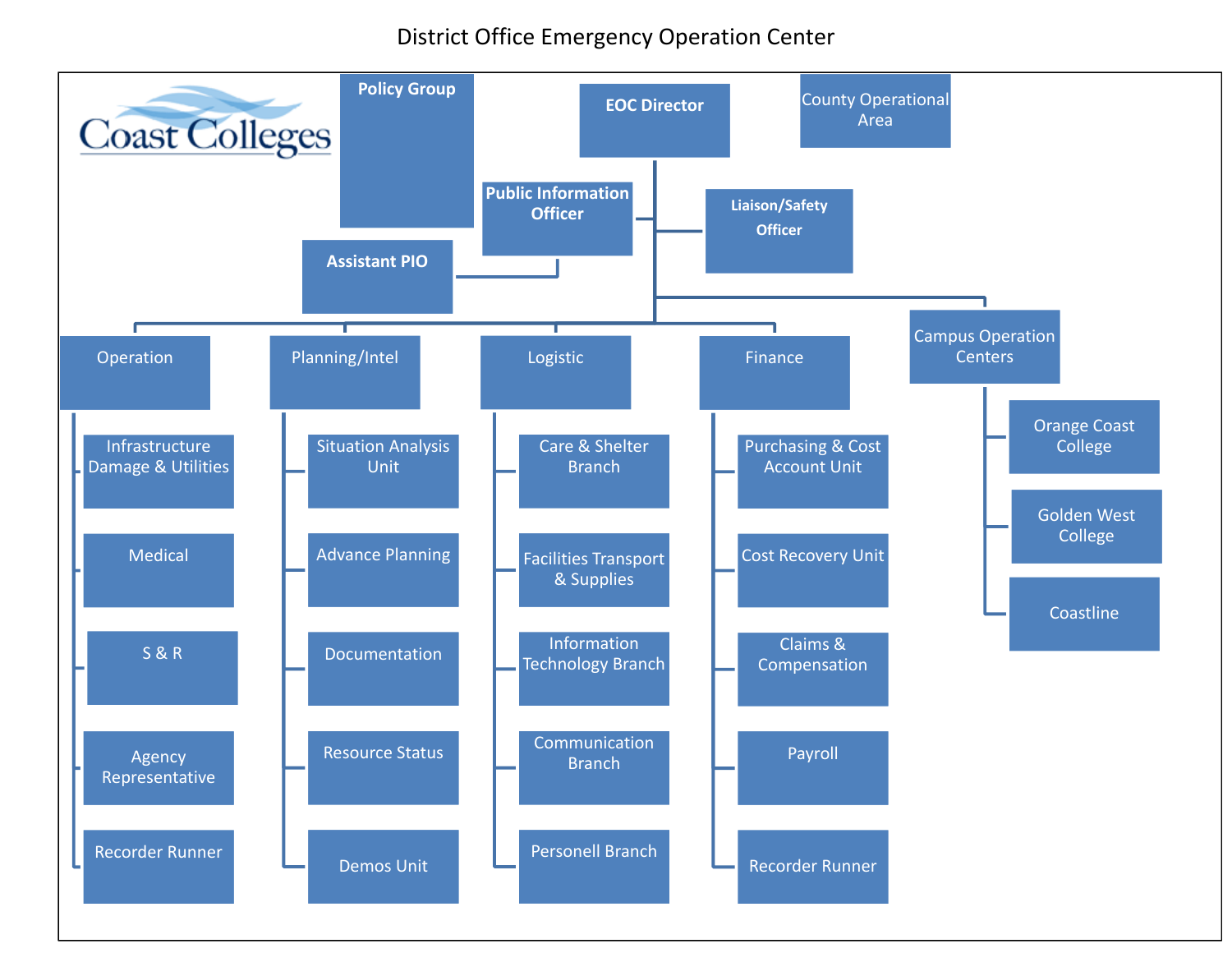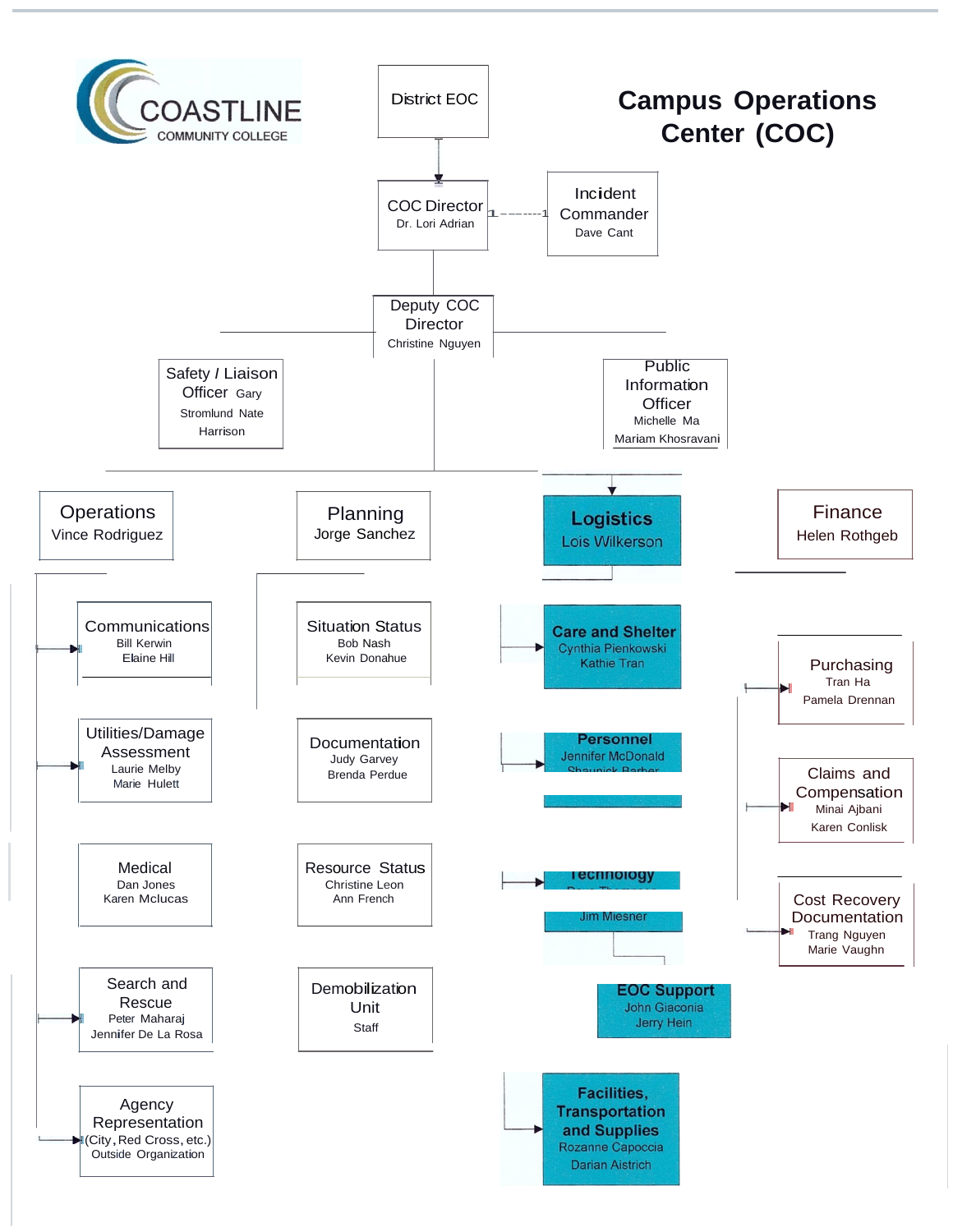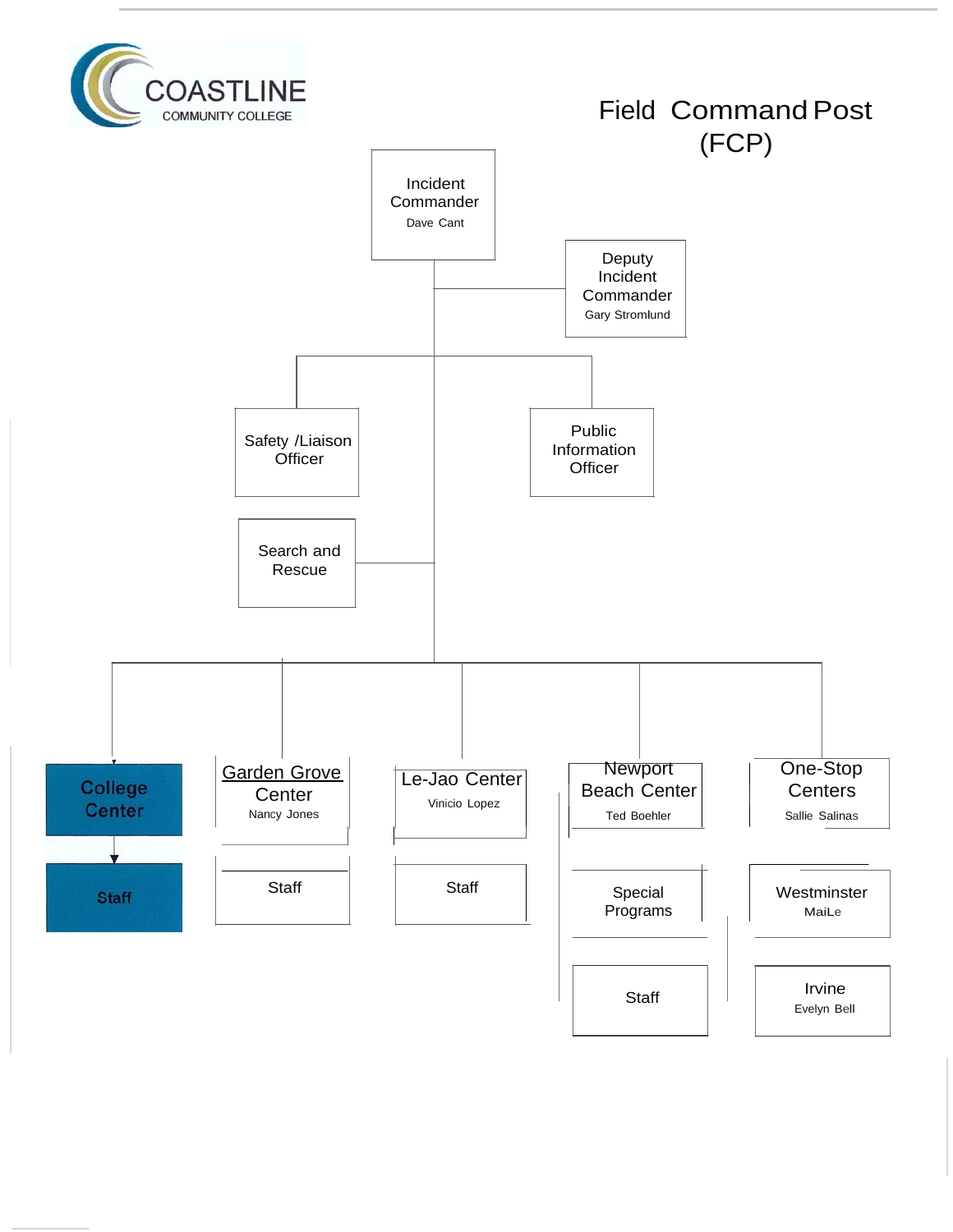# **GOLDEN WEST COLLEGE COMMAND POST AND EMERGENCY RESPONSE TEAM STRUCTURE**

| <b>Position</b>                                 | <b>Name</b>                                    | <b>Contact Number</b> |  |  |  |  |
|-------------------------------------------------|------------------------------------------------|-----------------------|--|--|--|--|
|                                                 | <b>COMMAND SECTION</b><br>(COLOR CODED: BLACK) |                       |  |  |  |  |
| <b>Director of Emergency Services</b><br>(EOC)  |                                                |                       |  |  |  |  |
| <b>Incident Commander</b>                       |                                                |                       |  |  |  |  |
| Incident Commander Aide                         |                                                |                       |  |  |  |  |
| Liaison Officer                                 |                                                |                       |  |  |  |  |
| Safety Officer                                  |                                                |                       |  |  |  |  |
| <b>Public Information Officer</b>               |                                                |                       |  |  |  |  |
| <b>OPERATIONS SECTION</b><br>(COLOR CODED: RED) |                                                |                       |  |  |  |  |
| <b>Operations Chief</b>                         |                                                |                       |  |  |  |  |
| Division A Supervisor                           |                                                |                       |  |  |  |  |
| <b>Division B Supervisor</b>                    |                                                |                       |  |  |  |  |
| Division C Supervisor                           |                                                |                       |  |  |  |  |
| Division D Supervisor                           |                                                |                       |  |  |  |  |
| <b>Public Safety Branch Division</b>            |                                                |                       |  |  |  |  |
| M & O Branch Director                           |                                                |                       |  |  |  |  |
| Search & Rescue Branch Director                 |                                                |                       |  |  |  |  |
| First Aid Branch Director                       |                                                |                       |  |  |  |  |
| First Aid Station Manager                       |                                                |                       |  |  |  |  |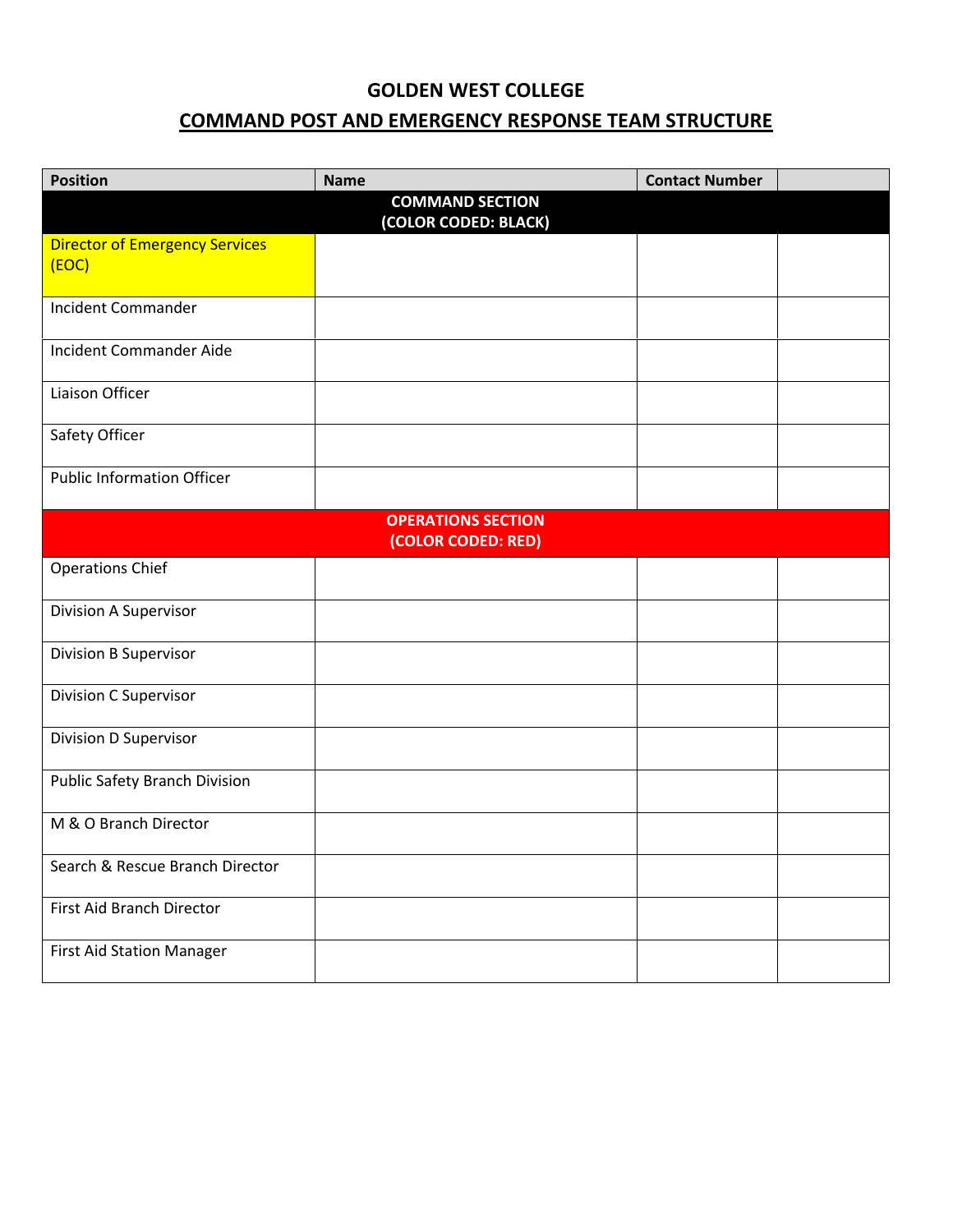| Care & Shelter Unit Leader (EOC)                                     |                         |  |  |  |  |  |
|----------------------------------------------------------------------|-------------------------|--|--|--|--|--|
| <b>PLANNING SECTION</b><br>(COLORED CODED: BLUE)                     |                         |  |  |  |  |  |
| <b>Planning Chief</b>                                                |                         |  |  |  |  |  |
| Damage Assessment Unit Leader                                        |                         |  |  |  |  |  |
| <b>Situation Status Unit Leader</b>                                  |                         |  |  |  |  |  |
| Resource Status Unit Leader                                          |                         |  |  |  |  |  |
| Check In/Check Out Recorder                                          |                         |  |  |  |  |  |
| <b>Advance Planning Unit Leader (EOC)</b>                            |                         |  |  |  |  |  |
| <b>LOGISTICS SECTION</b>                                             |                         |  |  |  |  |  |
| Logistics Chief                                                      | (COLORED CODED: ORANGE) |  |  |  |  |  |
| <b>Assistant Logistics Chief</b>                                     |                         |  |  |  |  |  |
| Supply Unit Leader                                                   |                         |  |  |  |  |  |
| Food Unit Leader                                                     |                         |  |  |  |  |  |
| <b>Communications Unit Leader</b>                                    |                         |  |  |  |  |  |
| Personnel Unit Leader (EOC)                                          |                         |  |  |  |  |  |
| <b>Technology Support Services (TSS)</b><br><b>Unit Leader (EOC)</b> |                         |  |  |  |  |  |
| <b>FINANCE SECTION</b><br>(COLORED CODED: GREEN)                     |                         |  |  |  |  |  |
| <b>Finance Chief (EOC)</b>                                           |                         |  |  |  |  |  |
| <b>Purchasing Unit Leader (EOC)</b>                                  |                         |  |  |  |  |  |
| <b>Cost Recovery/Timekeeper (EOC)</b>                                |                         |  |  |  |  |  |

**YELLOW CODED ARE CAMPUS EOC POSITIONS**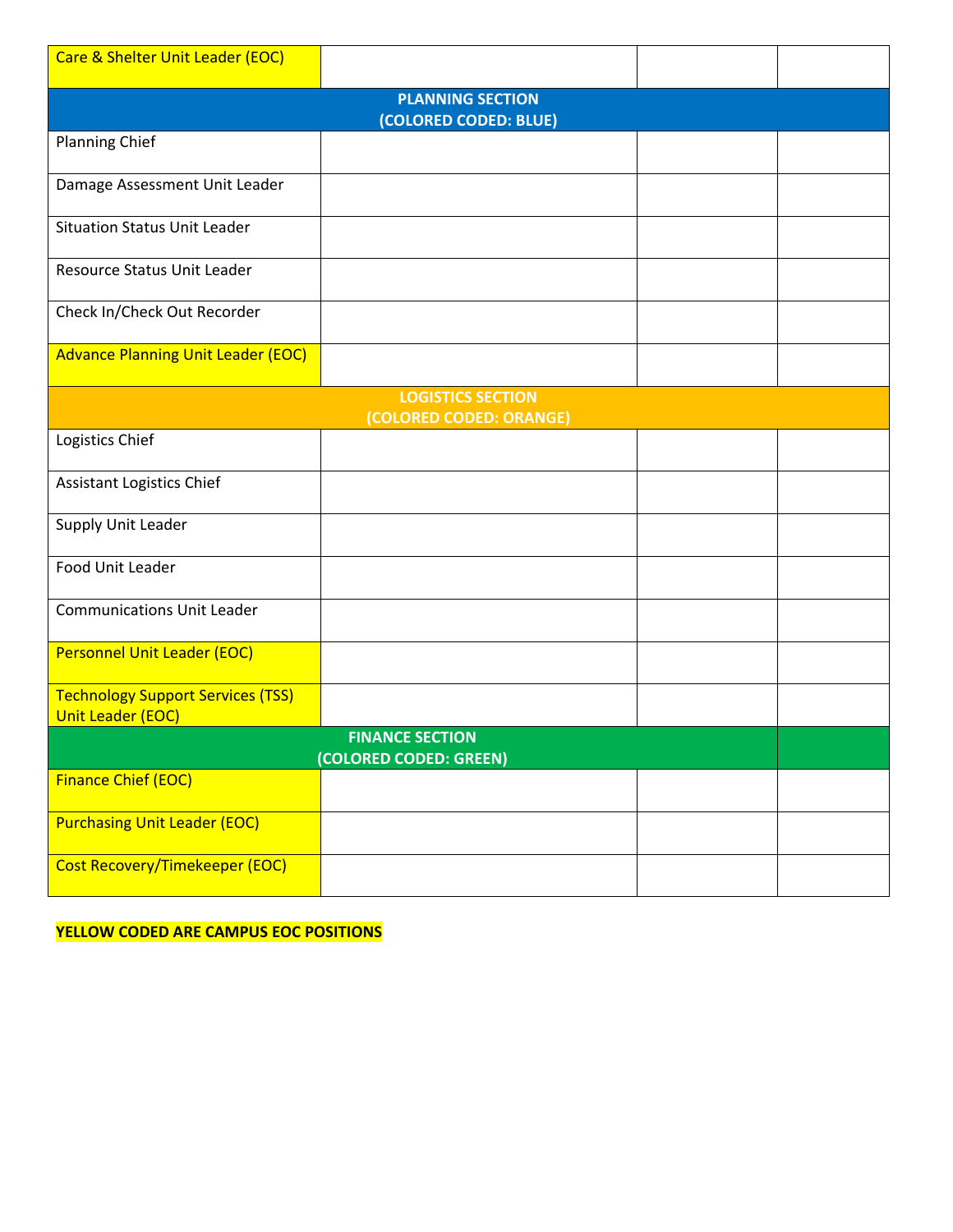## **OCC Emergency Management Organization 2013**

July 31, 2013